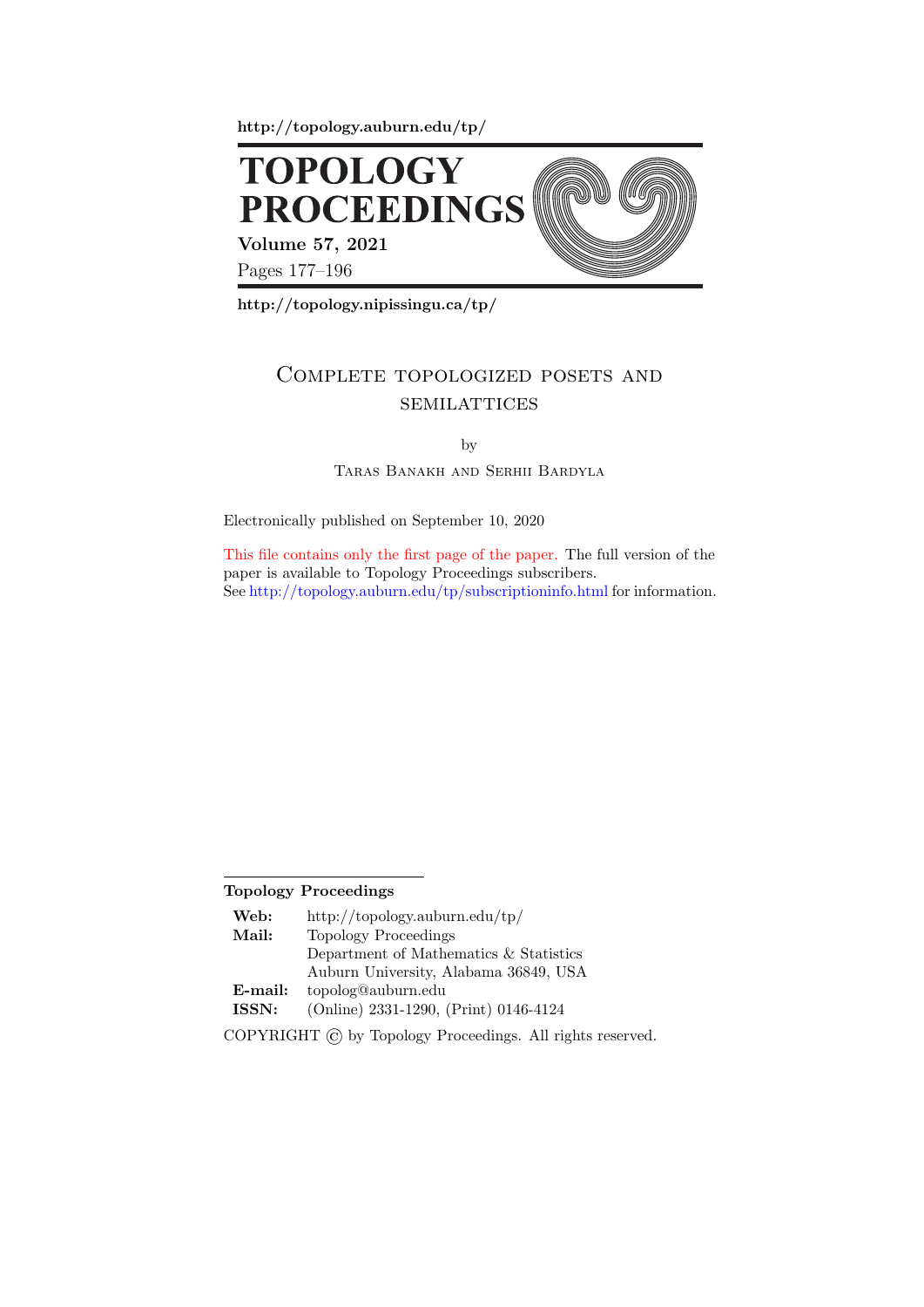

### COMPLETE TOPOLOGIZED POSETS AND SEMILATTICES

#### TARAS BANAKH AND SERHII BARDYLA

Abstract. In this paper we discuss the notion of completeness of a topologized poset and survey some recent results on closedness properties of complete topologized semilattices.

#### 1. Introduction

In this paper we discuss a notion of completeness for topologized posets and semilattices.

By a *poset* we understand a set X endowed with a partial order  $\leq$ . A topologized poset is a poset endowed with a topology.

A topologized poset  $X$  is defined to be *complete* if each nonempty chain C in X has inf  $C \in \overline{C}$  and sup  $C \in \overline{C}$ , where  $\overline{C}$  stands for the closure of C in  $X$ . More details on this definition can be found in Section 2, where we prove that complete topologized posets can be equivalently defined using directed sets instead of chains. In Section 3 we obtain some results on the preservation of competeness by operations over topologized posets.

In Section 4 we study the interplay between complete and chain-compact topologized posets and in Section 5 we study complete topologized semilattices. In Section 6 we survey some known results on the absolute closedness of complete semitopological semilattices and in Section 7 we survey recent results on the closedness of the partial order in (complete) semitopological semilattices.

177

<sup>2020</sup> Mathematics Subject Classification. 06A06, 06A12, 06F30, 06B23, 06B30.

Key words and phrases. Topologized poset, complete topologized poset, semitopological semilatice.

The second author was supported by the Austrian Science Fund FWF (Grant I 3709-N35).

<sup>©2020</sup> Topology Proceedings.